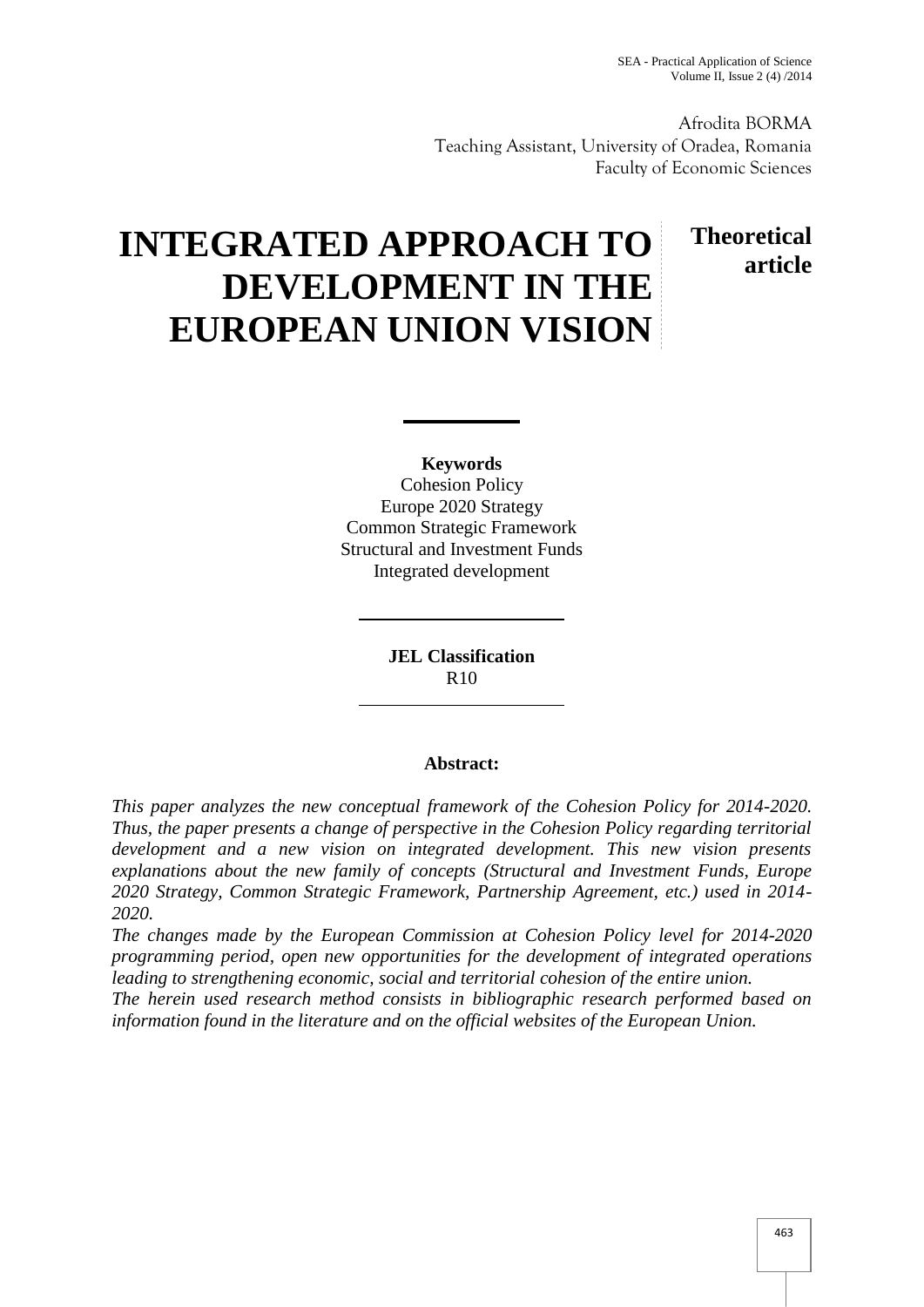## **Introduction**

Johannes Hahn, the European Commissioner for Regional Policy (for cohesion) stated that the cohesion policy of the European Union is *one of the most resounding success stories of European integration.* Due to the fact that Europe's project regarding economic integration is addressed to all EU Member states, the Cohesion Policy is and will be a basic policy for all EU regions. Thus, in order to increase the efficiency of this policy, Johannes Hahn suggests for the forthcoming period  $(2014 -$ 2020 programming period) the setting of a limited number of priorities, according to Europe Strategy 2020 and avoiding the multiplication and fragmentation of Community funds. In order to achieve these objectives the following will be considered: simplifying the functioning rules of the cohesion policy, paying a greater attention to the results, and combining EU financing with local, regional, national or private budgets in order to obtain a maximum effect for investments support (Panorama Inforegio no. 33, 2010:23).

*The main objective of the Cohesion Policy is neither the reduction of poverty, nor the change of the national social protection systems. Its purpose is to finance the projects in order to hasten development, promote equality, improve the quality of life and increase the chances for hiring, all this in order to reduce the numbers that reflect the poverty risk.* According to article 158 from the EC Treaty, the Community's objective is *the reduction of discrepancies between the development levels of different regions and the backwardness of the least favoured regions or islands, including rural areas*. Unfortunately, these objectives are difficult to achieve because of *the vast heterogeneity of the European Union's regions as far as their geographical dimension and location, the level of their incomes and their political importance are concerned* (Panorama Inforegio no. 35, 2010:4).

Within the European model, the cohesion policy constitutes the community's instrument by means of which the economic convergence process is supported. It results in a great build-up of factors of production and an improvement of their productivity (meaning a higher development rate), and in the economic modernization of the beneficiary regions (countries) (Marina , 2008:16). Thus, the cohesion policy aims to ensure the interregional convergence and, on this basis, to achieve a convergence between Member States (Marina , 2008:52).

## **Regionalization**

The regionalization of the states is viewed as a support for the European integration process.

According to Balaam David, regionalization is "a process by means of which groups of states from the same geographical area agree to cooperate and to increase their responsibility in order to achieve

common goals" (Popescu-Bîrlan, 2009:12). A similar definition is given by Thompson (1999:63) who states that regionalization "means the process, which gathers states and regions based on their geographical proximity, due to saving advantages regarding transportation and the information cost or due to security or environmental problems" (Ciurcanu, 2004/2005:2).

Regionalization can be made both at the national or international level (for example: European Union, Benelux countries, Scandinavian countries).

Turning to the national level, regionalization represents a middle solution for solving different problems emerged at the national level. Regionalization is a territorial organizational level of the state, implying the creation of regional institutions and transferring the related competencies to them (Andrei, 2009:50). Thus, the regionalization process emerged from the desire to solve different conflicts, which appeared following excessive administrative centralization and from the intent to reduce the distance between decision makers and those of whose interests (regions) are required to be correctly managed. The main objective of regionalization is represented by the reduction of regional imbalances and the harmonious development within a national territory or between several national territories.

## **Integrated approach to development within the Cohesion Policy**

The "integrated" concept refers to approaching communities in a comprehensive manner, considering the connections and the way in which the essential fields in the life of a community are influenced: economic development, education, transport, environment, healthcare services, etc. (according to Open Society Foundation).

The integrated approach requires a close coordination of public policies in order to guarantee the success of a harmonious development at local/regional level. Thus, there is no point in selecting a single field of the policy, for example tourism, without considering the environment, transportation, education and other fields of the economic policy.

From Brian Robson's point of view (Prof. at Manchester University) the added value generated by the integrated approach consists in (Panorama Inforegio no. 34, 2010:8):

 *creating a connection between different fields of economy* (for example: transportation, environment, employment, social aspects), which, by interacting, influence the economic development. However, establishing common priorities for all these different fields is fairly difficult, due to the fact that each field has its own objectives, budgets and priorities.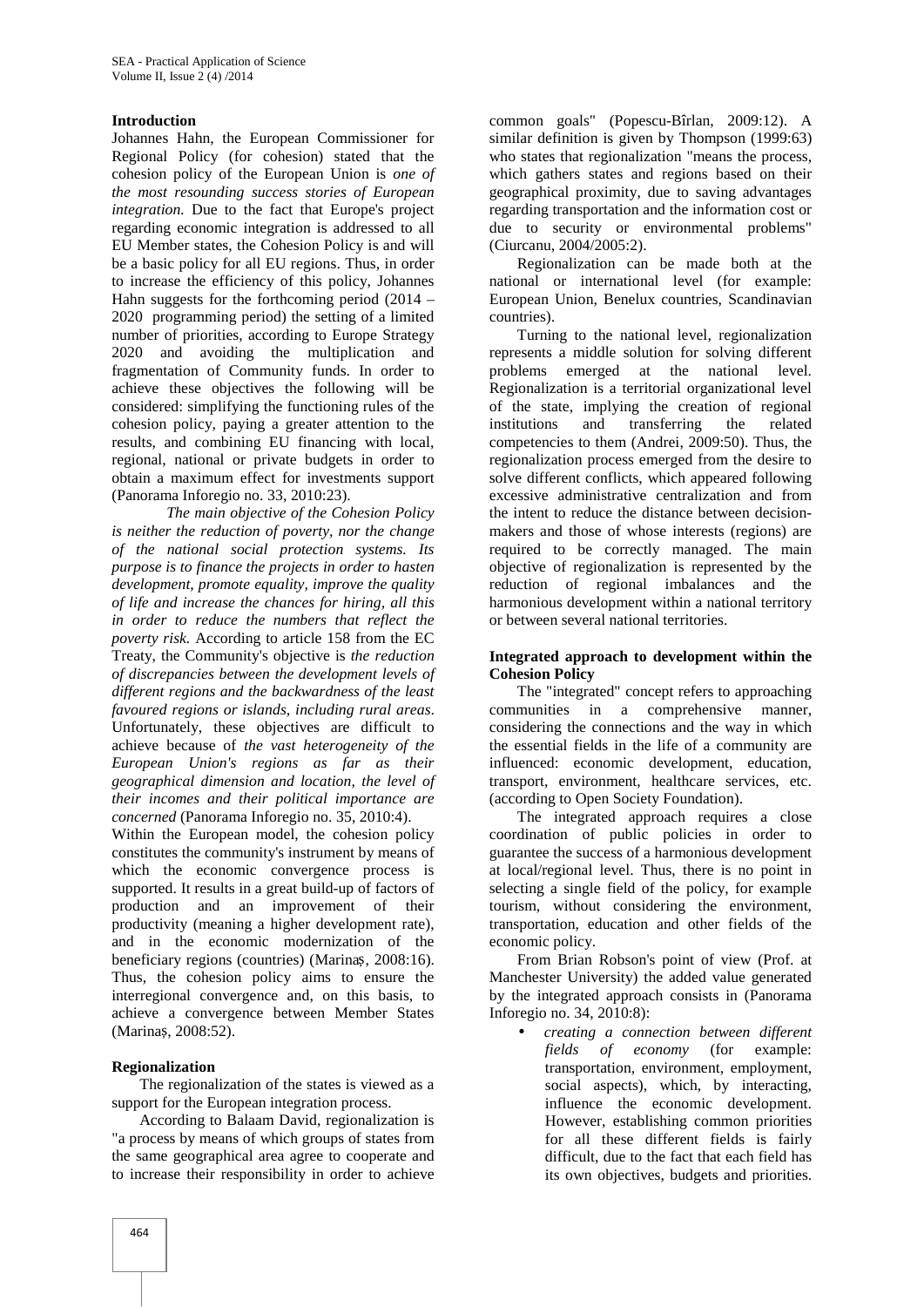Hence, local economic development will have to identify the mutual impact between these fields, which are separated from an institutional point of view.

- *identifying the space/territory* in which the integrated approach is performed (for example: *local territory* that is defined as being *the space in which activities specific to local economy are developed, having as local players all the persons and organizations, which significantly contribute to the local development process* - according to Matei and Anghelescu 2009:14);
- *creating integrated partnerships* (by reuniting the private, public and the voluntarism sectors).

In the Panorama 34 (2010:5) magazine for the "*How does the integrated approach adapt to a territorially defined policy and European cohesion policy?*" question, we find the following answer: within the cohesion policy, the day-to-day implementation of the programmes highlights the necessity to work together with multiple governance levels (European, national, regional and local), which increases the consistency and synergy between different policies, as well as spreading best practice.

Territorial approach highlights the necessity to work with a more flexible concept regarding the geographical space, this could be a narrow one (for example in the case of islands or of urban neighbourhoods) or a wider one (as the case of metropolitan regions or of the macro regions as the Baltic Sea).

The integrated approach of development dates back to the beginnings of the European Community's creation (named European Union by means of the Treaty of Maastricht, signed in 1992), when both territorial and demographic disparities were registered, aspects that constituted real obstacles in the way of European integration and development. The first step in removing these obstacles was performed in 1957, when the six founding countries (France, Germany, Italy, Belgium, Netherlands and Luxembourg) of the European Union signed the Treaty of Rome, their objective being based on ensuring a harmonious development "*by reducing the gaps between some regions and of the slow development in case of disadvantaged regions*" (Panorama Inforegio no. 34, 2010:4).

Hence, during the next years a series of European funds were created with the purpose of diminishing the differences between the development levels of the European regions and to help disadvantaged regions, thus:

 by means of the Treaty of Rome (1957) two structural funds were created: European social fund (ESF) and European Agricultural Guarantee Fund (EAGF);

 in 1975, a new fund was created, named the European Regional Development Fund (ERDF);

The *social cohesion* term started to be used in Western Europe at the beginning of 1980, when the first signs of poor functioning of the economic activity due to the increase of unemployment, poverty, social exclusion, etc., were noticed. (Concilier flexibilité du travail et cohésion social, 2007:43). At the initiative of the European Commission led by Jacques Delors, the economic and social cohesion falls within the framework of the Single European Act (1986), aiming to "*reduce the differences between regions and the backwardness of disadvantaged regions*".

The Treaties of Maastricht (1992), Amsterdam (1997) and Nice (2001) restated the importance of the policy and its scope was even wider by means of the Treaty of Lisbon (2007), which in 2008, introduced the third dimension of the cohesion, namely the *territorial* one. Therefore, besides the economic and social aspect, the cohesion policy will have in sight a *more balanced and sustainable territorial development* (Panorama Inforegio no. 26, 2008:2).

Within the European model, the cohesion policy constitutes the community's instrument by means of which the economic convergence process is supported. This results in a great build-up of production factors and an improvement of their productivity (meaning a higher development rate) and in the economic modernization of the beneficiary regions (Marina , 2008:16).

According to Dirk Ahner (director general for regional policy), the cohesion policy made and still makes it possible for national, regional and local governments to get involved in fundamental strategies and in the creation of some networks, which go beyond the physical and national politics borders. Thus, *in time the cohesion policy adapted without losing sight of its main objective, that is, ensuring a balanced and sustainable development for the European regions* (Panorama Inforegio no.  $26, 2008:1$ .

Nowadays, the cohesion policy is a mature development policy based on the resources and people within the territory. Hence, the cohesion policy is also a local policy, because it pays attention to each European territory, which represents an important advantage for solving their problems. These will have to adapt to global economic issues due to (Panorama Inforegio no. 26, 2008:4):

- *climatic changes* that represent a threat for some sectors and an opportunity for others;
- *demographic and ageing population changes* - that will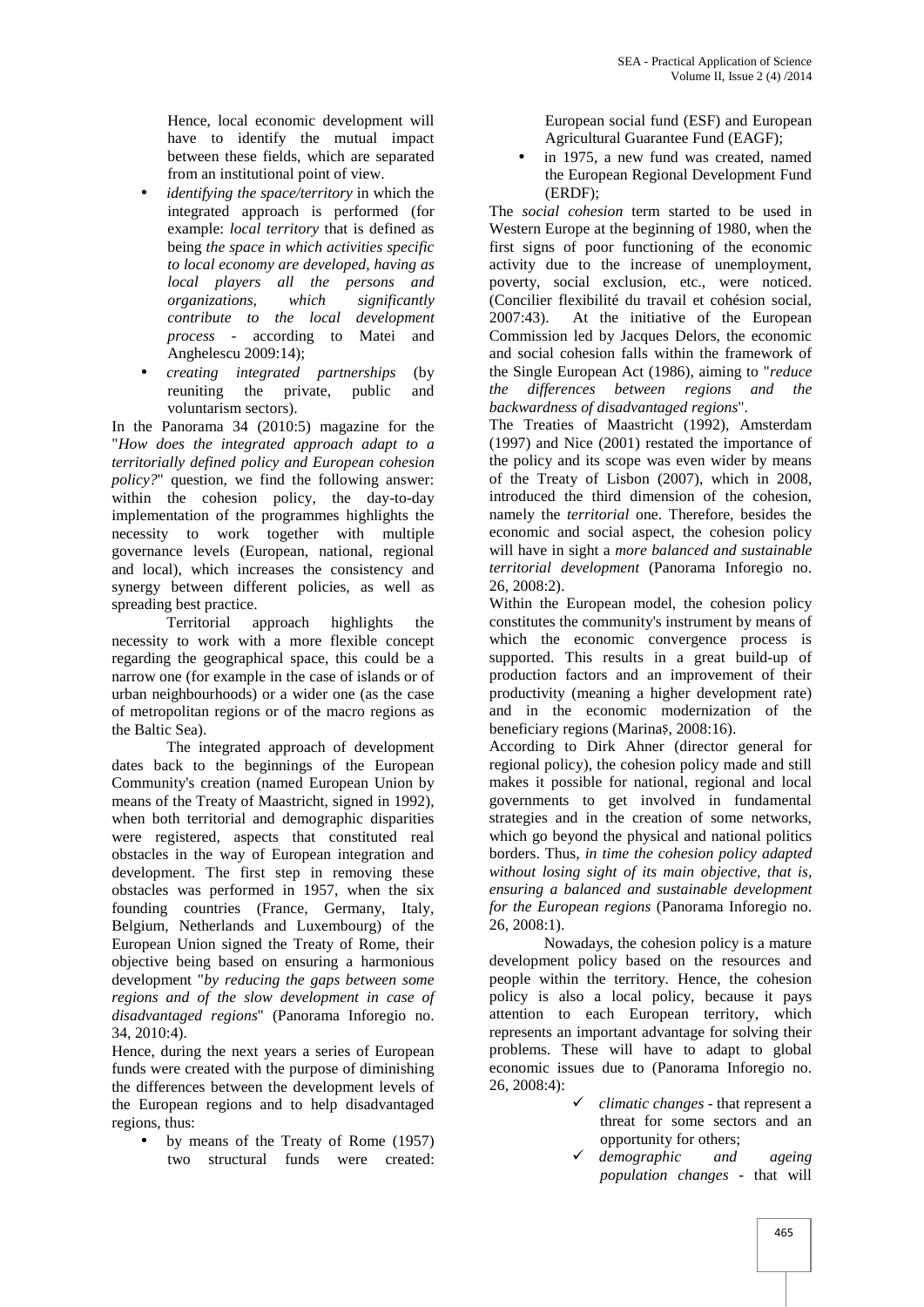entail new policies on the labour market;

 *social risks associated to economic changes* - that will require new approaches of the problem.

Economists think that regional and local development will become more important in solving these problems.

## **Cohesion Policy during the 2014 - 2020 programming period**

During 2014 - 2020, the action of the *Cohesion Policy* simplifies in comparison to the period between 2007 - 2013, thus, through the funds: ERDF (European Regional Development Fund), ESF (European Social Fund) and the Cohesion Fund, two important objectives will be aimed (Table No. 1):

- *Investments made to increase the number of jobs* (objective resulting from the merger between the "Convergence" and "Regional competitiveness and employment" objectives existing during 2007 - 2013) in the Member States and regions benefiting from contributions from the funds.
- *European territorial cooperation*, benefiting from contributions from ERDF.

By means of these two objectives the alignment with the Europe 2020 strategy is aimed, that is, achieving the three thematic priorities based on an intelligent, sustainable and favourable for inclusion growth (Panorama Inforegio no. 40 2011/2012:8).

In order to stimulate progress within each thematic priority, the European Commission adopted *seven emblematic initiatives* (summarized on the three thematic priorities of Europe 2020 strategy in Table No. 2), which would engage both the EU and the Member States in starting-up several real actions, which would stimulate economic growth and the creation of new jobs.

The measures, undertaken for the alignment of the Cohesion Policy to the objective of Europe 2020 strategy, lead to a new approach when it comes to strategic planning, which implies:

- *Common Strategic Framework* -a guide useful for:
	- *identifying the priorities regarding investments* that will be made during the 2014 - 2020 programming period (in Member States and regions);
	- *combining different funds* (Figure No.1) in order for the made investments to bring maximum benefits both to territories and to citizens.
- *Partnership Contract/Agreement*

The Common Strategic Framework is the document that will be used by the national and regional authorities for the elaboration of the Partnership Agreement with the Commission, based on which national programmes financed by the Structural and Investment Funds will be performed (Figure No.1).

 *Operational programmes* Through the Operational Programmes, the priority investments, which will contribute to the national objectives achievement (established according to the Europe 2020 strategy) provided within the Agreement signed with the Commission, will be determined.

The 2014 - 2020 period brings a change as far as the legislative architecture of the cohesion policy is concerned, which will include (according to the Cohesion Policy 2014 - 2020, p.3):

- *a general regulation* regarding the setting of some *common dispositions* regarding all 5 European funds, respectively: ERDF (European Regional Development Fund), ESF (European Social Fund), Cohesion Fund, European Agricultural Fund for Rural Development (EAFRD) the European Maritime and Fisheries Fund (EMFF), as well as the setting of some *general dispositions* regarding ERDF, ESF and the Cohesion Fund (COM (2011) 615, 2011:14);
- *three specific regulations* regarding the funds: ERDF, ESF and the Cohesion Fund;
- *two regulations* regarding the objective of the European Territorial Cooperation and European Grouping of Territorial Cooperation (EGTC).

## **Romania's Partnership Agreement with the European Commission**

A first document regarding Romania's Partnership Agreement with the European Commission was subject to public consultation on the  $1<sup>st</sup>$  of October 2014. In this document five challenges regarding development were debated, regarding (according to the Cohesion Policy and Romania document, p.2):

- *economic competitiveness*, through a more compact and modern research and development environment, which would emphasize the requirements of companies and also the competitive sectors of Romania.
- *people and society* by consolidating employment, social inclusion and educational policies;
- *infrastructure* by improving the accessibility of the Romanian regions and by interconnecting international market,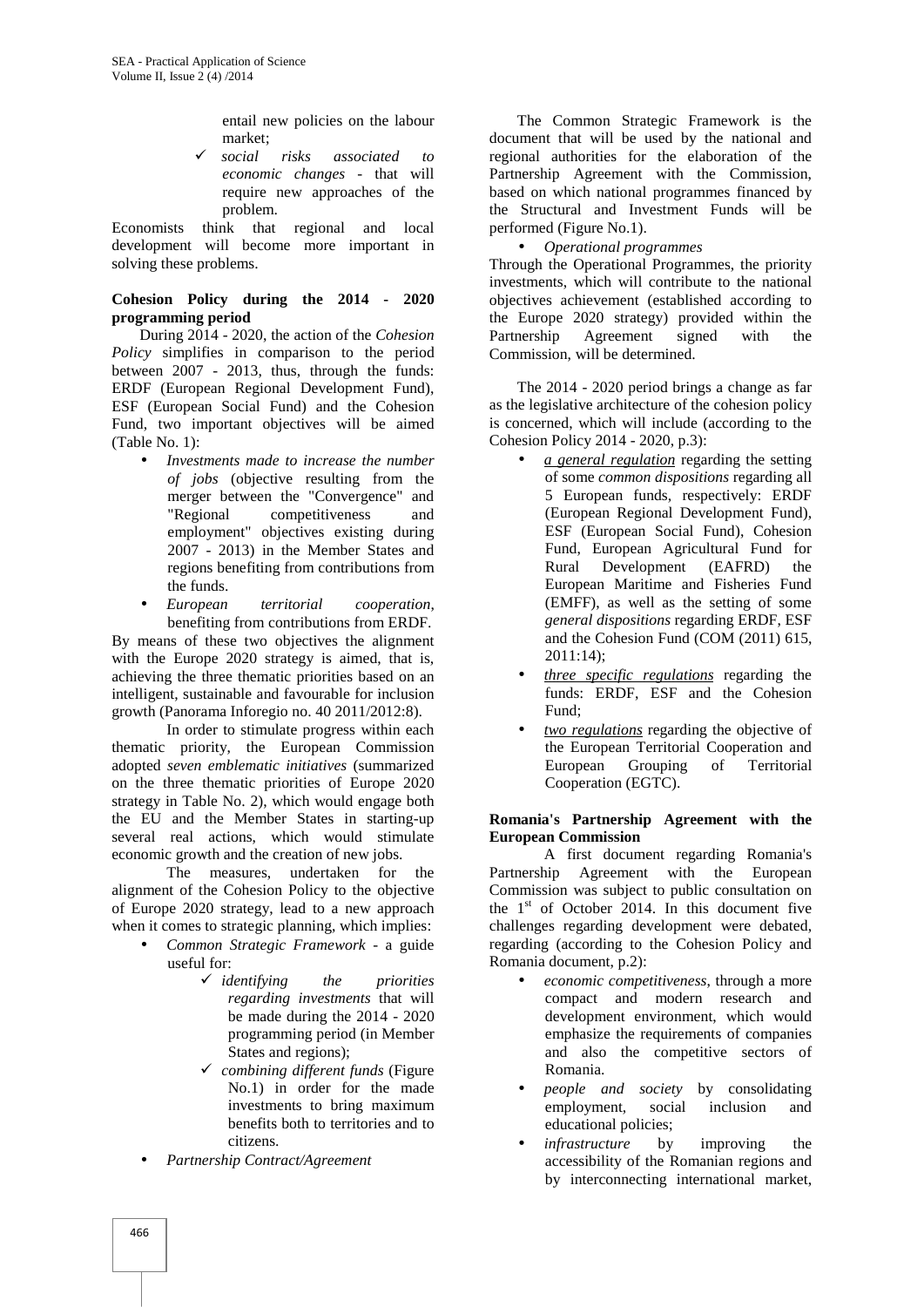by improving the sustainability of the transportation mix, the reduction of travel time, etc.;

- *resources* by passing to an economy with reduced carbon emissions, promoting the adaptation to environmental changes, making resources efficient, promoting the environment, etc.
- *administration and governing* by optimizing the institutional environment and by improving public services offered by the administration and justice.

Hence, during the 2014-2020 programming period Romania will make investments through the operational programmes within all 11 thematic objectives launched, by means of the Cohesion Policy and in concordance with the 2020 Strategy. Investments will be made through the Structural and Investment Funds (ESIF), these being among the most important instruments necessary for reducing development disparities between Romanian regions, as well as between those existing between Romania and the other Member States (according to the Guide to best practice..., pp. 44-46). Besides the Structural and Investment Funds, the first version of the Partnership Agreement 2014 -2020 and the two new instruments (taken from the first part of the Common Strategic Framework) necessary for an integrated approach to territorial development (according to Elements of a Common Strategic Framework 2014-2020, p.9):

- *Local development put under the responsibility of the community (LDRC)* is an instrument through which these are followed:
	- $\checkmark$  the efficient use of the existing resources within an area;
	- the design and development of some integrated activities;
	- the creation of a common vision by refinancing the operations, which can exploit the local resources to the maximum and by promoting the local specific.
- *Integrated Territorial Investment (ITI)* represents an instrument that stimulates integrated development based on local needs, which will determine the creation of a synergy between the European structural funds and other financing resources (national or local budget), thus avoiding the financing of some disparate or divergent projects.

The Romanian government intends to use the ITI instrument in the following types of territories (according to the Guide to best practice ..., p.48):

*Functional urban areas;*

## *Danube Delta Biosphere Reserve.*

In the first type of territory (*functional urban areas*) - the multi-fund approach (ERDF and ESF) will be used for the ITI implementation, based on two main objectives:

- *the progression of major development areas (national and regional development engines);*
- *a balanced territorial development, which ensures equitable access to general interest services.*

The determination of *functional urban areas* will be made, based on complex criteria, for example: areas that have a higher concentration of population and economic activity, areas that have specific integrated development strategies etc.

The second type of territory (*Danube Delta Biosphere Reservation*), aimed for ITI implementation, is a unique small territory with highly specific functions: rare, isolated population, economic vulnerability, unsatisfactory access to services etc. The integrated strategy for this area is under elaboration with the support of the World Bank.

On the 6th of August 2014, the European Commission adopted the final version of the Partnership Agreement with Romania, for the 2014 - 2020 programming period, Romania benefiting from European funds worth approximately 40 billion Euros, of which over 23 billion Euros are assigned to the Cohesion Policy (according to the European Commission \_ Represented in Romania).

## **Integrated urban development**

The defence of citizens' interests and of the local community, to which they belong, was for the first time institutionalized through the Treaty of Maastricht (1992), through the creation of the Committee of the Regions, whose purpose was that of consolidating economic and social cohesion for the local and regional community and defending the principle of subsidiarity. The Treaty of Amsterdam (1997) reiterated the enhancement of the integration degree, paying an increased attention to the problems of the local communities of the European Union's regions (Porojan and Iftimoaie 2008:17-18).

Furthermore, the Treaty of Lisbon added territorial cohesion to the objectives of the cohesion policy, emphasizing mainly the following (according to The Fifth Report regarding Economic, Social and Territorial Cohesion document, pp.8-9):

- *the role of the cities* that can be growth engines and centres of creativity and innovation;
- *on the areas that deal with specific geographic and demographic problems -*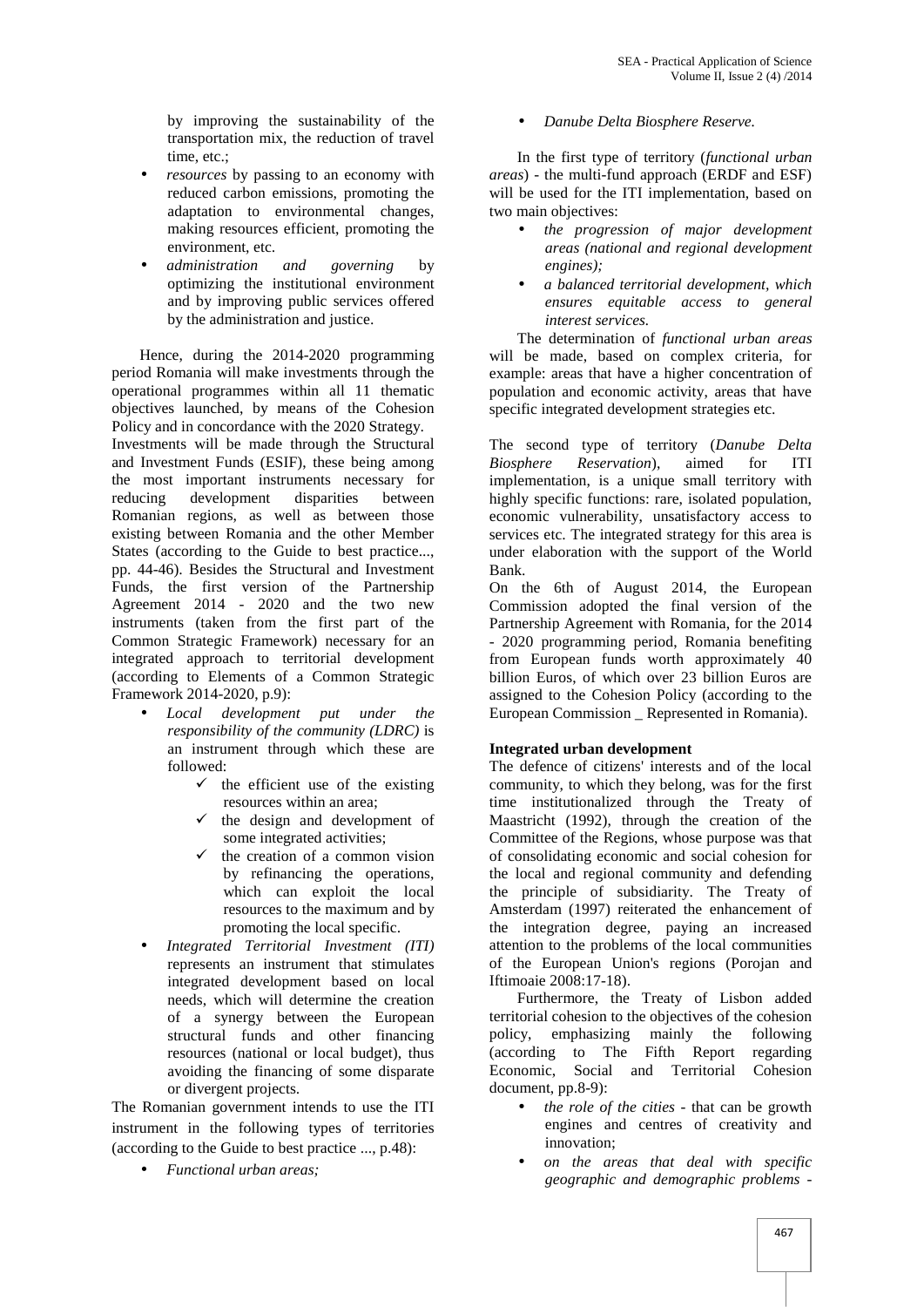territorial cohesion focuses on approaching the relationships between the urban and rural environment, considering the access to infrastructure, healthcare services, education, environmental protection etc.

The Ministers responsible for the arrangement of the territory and the territorial development, in the cooperation with the European Commission and with the agreement of the Committee of the Regions, have revised the Territorial Agenda released in 2007 and have designed the Territorial Agenda of the European Union 2020 (AT 2020).

Within Territorial Agenda 2020 *six territorial priorities* were set for the European Union, which can contribute to successful implementation of the Europe 2020 Strategy, regarding (according to the Territorial Agenda of 2020 EU document, 2011:7- 10):

- 1. The promotion of multi-centred and balanced territorial development;
- 2. The encouragement of the integrated development in cities, and specific rural regions (Leipzig Charter, the Declaration of Toledo);
- 3. The territorial integration in the cross border and transnational functional regions;
- 4. The assurance of global competitiveness of the regions based on strong local economies;
- 5. The improvement of territorial connections between individuals, communities and companies;
- 6. The management and connection of the ecologic, landscape and cultural values of the regions.

Nowadays, an intense attention is paid to the urban places under territorial development, creating a series of measures that would sustain the attractiveness of urban centres and the increase of their local/regional role, by promoting the urban regeneration, the integrated approach in urban development and the enforcement of urban-rural and urban-urban relationships. In this respect, we notice the involvement of the European Commission, which aims to stimulate the integrated urban policies by means of the following approaches (according to the Territorial Dimension 2014-2020 document):

- Integrated investment strategies that have a more emphasized strategic and holistic approach;
- Funding layaway for integrated sustainable urban development;
- Creating an urban development platform;
- Innovating actions in urban areas;
- A strong emphasis on urban development at a strategic level;
- Improved instruments for performing integrated actions;
- Enhanced opportunities regarding the approach of urban challenges aimed by the investment priorities;
- Financial instruments;
- Creating networks

The European Commission, in the communication from 15th of May 2013 named "*Empowering Local Authorities from partner countries for governance enhancement and more effective development outcomes*" highlights the decisive role that local authorities from urban areas have for solving the problems regarding sustainable development.

During the 2014-2020 funding period about *50% of the European Regional Development Fund* (approximately 80 - 90 billion Euros) will be invested in *urban areas* through the operational programmes of integration. Furthermore, a minimum proportion of *5% of the national allocation from ERDF* will be assigned to *integrated sustainable urban development* in order to guarantee the fact that it represents a priority in all Member States (according to The Urban dimension of EU policies document 2014:6).

The adoption of an integrated approach, in order to achieve local/regional economic development, requires the use of some strategies by the local players, which would aim real needs, without giving up on the temptation of spending resources on individual sectors. In order to do so, it is necessary to establish some objectives and goals based on the analysis of the region's difficulties. Local strategies must not be disconnectedly created, they must take into consideration the strategies that are implemented in other areas, such as the neighbouring areas. Thus, an integrated approach, based on actions coordinated between several areas, will generate better outcomes than individual initiatives (Panorama Inforegio no. 34, 2010:5).

## **Conclusions**

The actions made by the European Union regarding integrated development represent the chance of many territories from the European Union to solve the problems that exist at local level, through common partnerships and by combining the European funds (they are presented in the document named Common Strategic Framework) and the instruments elaborated by the European Commission.

An integrated development is needed in order to ensure a stable and strong European Union from an economic and social point of view.

As far as the future of the Cohesion Policy during the 2014 - 2020 period is concerned, we notice an increased attention to territorial and integrated approach of policies, taking into consideration the existing diversity and specificity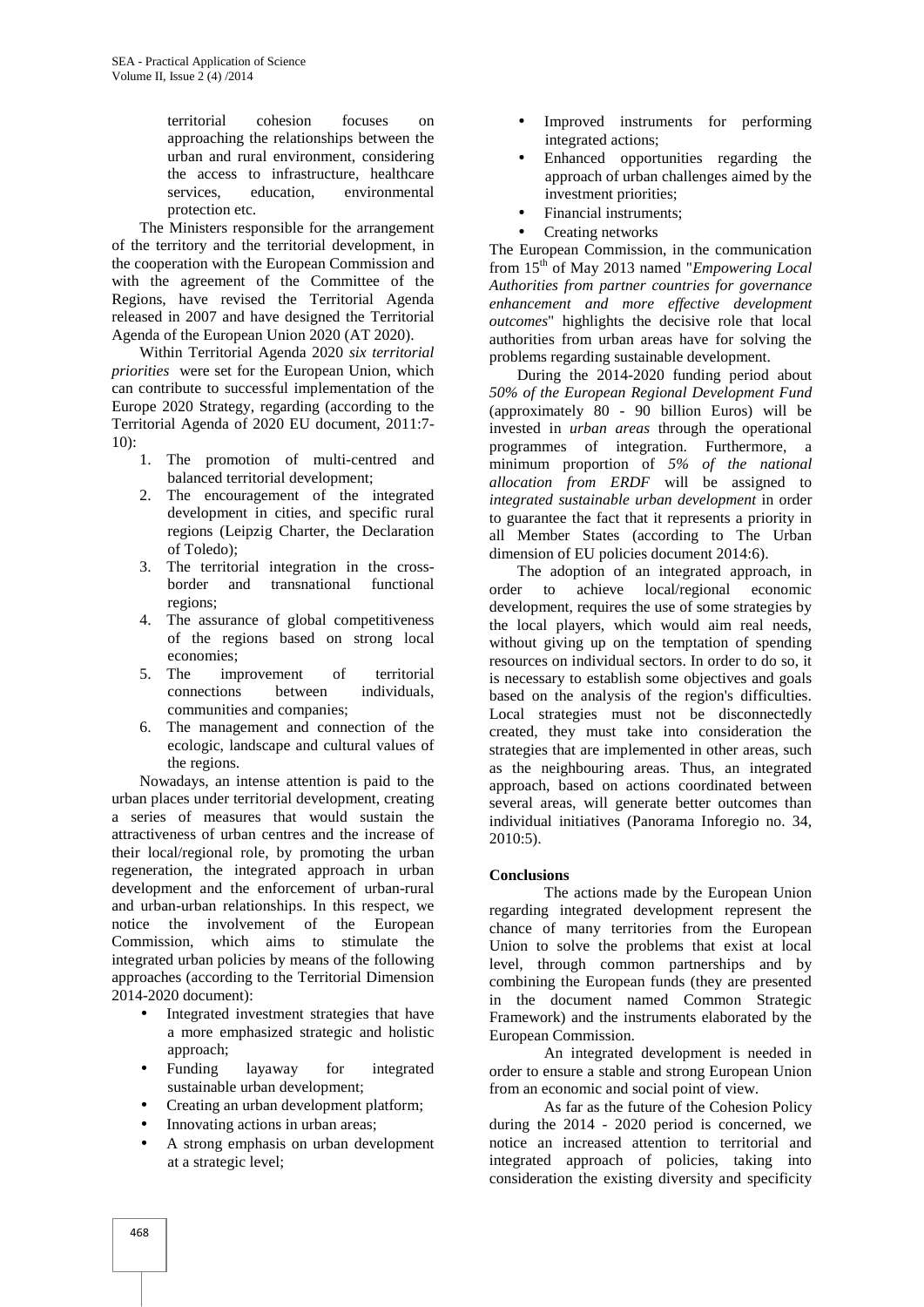at local and regional level and their transformation into territorially centred policies.

Integrated local actions must give a major importance to the relationships between cities and adjacent rural areas in order to create a domino effect outside urban centres. Hence, the interaction between natural and human resources, innovation and infrastructure is coordinated so as to ensure the desired benefits to all local players.

## **Acknowledgment**

"This paper has been financially supported within the project entitled "SOCERT. Knowledge society, dynamism through research", contract number POSDRU/159/1.5/S/132406. This project is cofinanced by European Social Fund through Sectoral Operational Programme for Human Resources Development 2007-2013. Investing in people!"

## **Reference list:**

- [1] Andrei, L. (2009), *Economie European*, [European economy], p.50, Bucharest: Economic.
- [2] Agenda teritorial a Uniunii Europene 2020, [Territorial Agenda of the European Union 2020] (2011), pp. 7-10, Retrieved from http://www.minind.ro/cctc\_2014\_2020/dse/Age nda\_teritoriala\_a\_UE\_2020.pdf , [accessed on:18.08.2014].
- [3] Al cincilea raport privind coeziunea economic, social i teritorial : viitorul politicii de coeziune, [The Fifth Report regarding Economic, Social and Territorial Cohesion] pp. 8-9, Retrieved from *http://ec.europa.eu/regional\_policy/sources/doc offic/official/reports/cohesion5/pdf/conclu\_5cr\_*
- *part1\_ro.pdf*, [accessed on: 20.08.2014].  $[4]$  Ciurcanu, R.,  $(2004/2005)$ , Economia mondial între globalizare i regionalizare,
- [The world economy between globalization and regionalization], p.2. *Analele științifice ale Universit ții Alexandru Ioan Cuza*, Ia i, Retrieved from

http://anale.feaa.uaic.ro/anale/resurse/11%20Ci urcanu%20R-

Economia%20mondiala%20intre%20globalizar e%20si%20regionalizare.pdf, [accessed on: 20.08.2014].

- [5] COM (2011) 615, p.14, art.3, Bruxelles (6.10.2011), Retrieved from http://www.fonduri ue.ro/posdru/images/downdocs/propunere\_reg\_ %201083\_ro.pdf , [accessed on: 12.08.2014].
- [6] Comisia European \_Reprezentanța în România, [European Commission \_ Represented in Romania], Retrieved from http://ec.europa.eu/romania/news/06082014\_ac ordul\_de\_parteneriat\_cu\_romania\_privind\_utili zarea fondurilor structurale ro.htm,

[accessed on: 13.08.2020].

- [7] Concilier flexibilité du travail et cohésion social – Les expériences et les enjeux spécifique a L'Europe Central et Orientale (2007), p.43, Retrieved from http://www.coe.int/t/dg3/socialpolicies/socialco hesiondev/source/Trends/Trends-17\_fr.pdf , [accessed on: 30.08.2014].
- [8] Dimensiunea teritorial 2014-2020, [Territorial] dimension 2014-2020], Retrieved from http://www.mdrt.ro/dezvoltareteritoriala/dimensiunea-teritoriala-2014-2020-, [accessed on: 12.08.2014].
- [9] Dimensiunea urban  $\alpha$  politicilor ue Principalele caracteristici ale unei agende urbane a ue, [The urban dimension of EU policies - key features of an EU Urban Agenda] (2014), p.6, Retrieved from http://ec.europa.eu/regional\_policy/consultation /urb\_agenda/pdf/comm\_act\_urb\_agenda\_ro.pdf, [accessed on: 20.08.2014].
- [10] Elemente ale unui cadru strategic comun 2014 – 2020, [Elements of a Common Strategic Framework 2014 to 2020], p.9, Retrieved from http://ec.europa.eu/regional\_policy/sources/doc offic/working/strategic\_framework/csf\_part1\_r o.pdf , [accessed on: 02.08.2014].
- [11] Fundația pentru o societate deschisă, [Open Society Foundation], Retrieved from http://www.fundatia.ro/dezvoltare-comunitaraintegrata, [accessed on: 05.08.2014].
- [12] *Ghid de bune practici în domeniul achizițiilor publice aferent proiectelor finanțate din instrumente structurale*, [Guide to good practice in procurement for projects financed from structural instruments] pp. 44-48, Retrieved from http://www.fonduri structurale.ro/Document\_Files//Stiri/00014374/ 7ailt\_Ghid%20bune%20practici%20achizitii.pd f, [accessed on: 12.08.2020].
- [13] Matei, L., Anghelescu, S. (2009), *Dezvoltarea local*, [Local development]. Bucharest: Economic, p.14.
- [14] Marinaș, M., (2008), *Convergența economică*, [Economic convergence], Bucharest: Economic, p.16 and p.52.
- [15] Panorama Inforegio 26 (2008), pp.1-4, Retrieved from http://ec.europa.eu/regional\_policy/sources/doc gener/panorama/pdf/mag26/mag26\_ro.pdf, [accessed on: 13.09.2014].
- [16] Panorama Inforegio 33 (2010), p.23, Retrieved from http://ec.europa.eu/regional\_policy/sources/doc gener/panorama/pdf/mag33/mag33\_ro.pdf, [accessed on: 05.08.2014].
- [17] Panorama Inforegio 34 (2010), pp.4-8, Retrieved from http://ec.europa.eu/regional\_policy/sources/doc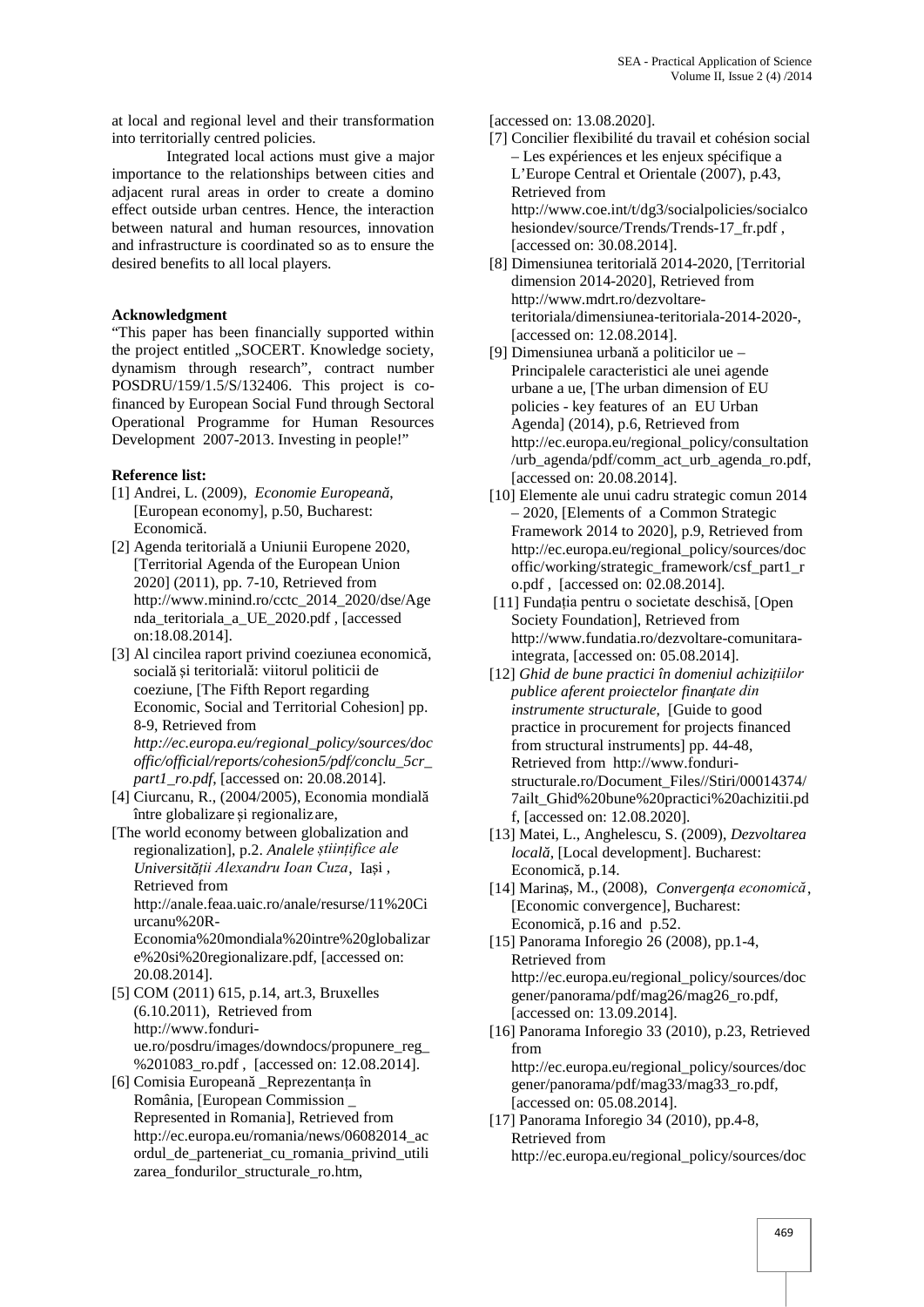gener/panorama/pdf/mag34/mag34\_ro.pdf , [accessed on: 05.08.2014].

- [18] Panorama Inforegio 35 (2010), p.4, Retrieved from
- http://ec.europa.eu/regional\_policy/sources/docgen er/panorama/pdf/mag35/mag35\_ro.pdf, , [accessed on: 05.08.2014].
- [19] Panorama Inforegio 40 (2011/2012), p. 8, Retrieved from http://ec.europa.eu/regional\_policy/sources/doc gener/panorama/pdf/mag40/mag40\_ro.pdf
- [20] Politica de coeziune 2014-2020, [Cohesion policy 2014-2020], p.3, Retrieved from http://ec.europa.eu/regional\_policy/sources/doc offic/official/regulation/pdf/2014/proposals/reg ulation2014\_leaflet\_ro.pdf , [accessed on: 05.08.2014].
- [21] Politica de coeziune i România, [Cohesion Policy and Romania] p.2, Retrieved from http://ec.europa.eu/regional\_policy/information/ cohesion-policy-achievement-and-futureinvestment/factsheet/romania\_ro.pdf, [accessed on: 01.09.2014]
- [22] Popescu-Bîrlan, L., (2009), *Construcția Uniunii Europene*, [The construction of the European Union] Bucharest: C.H. Beck,
- [23] Porojan, D. i Iftimoaie, C. (2008), *Dezvoltarea locală durabilă în contextul globaliz rii*, pp.17-18
- [Local sustainable development in a globalized world] Bucharest: Irecson.

*Appendices*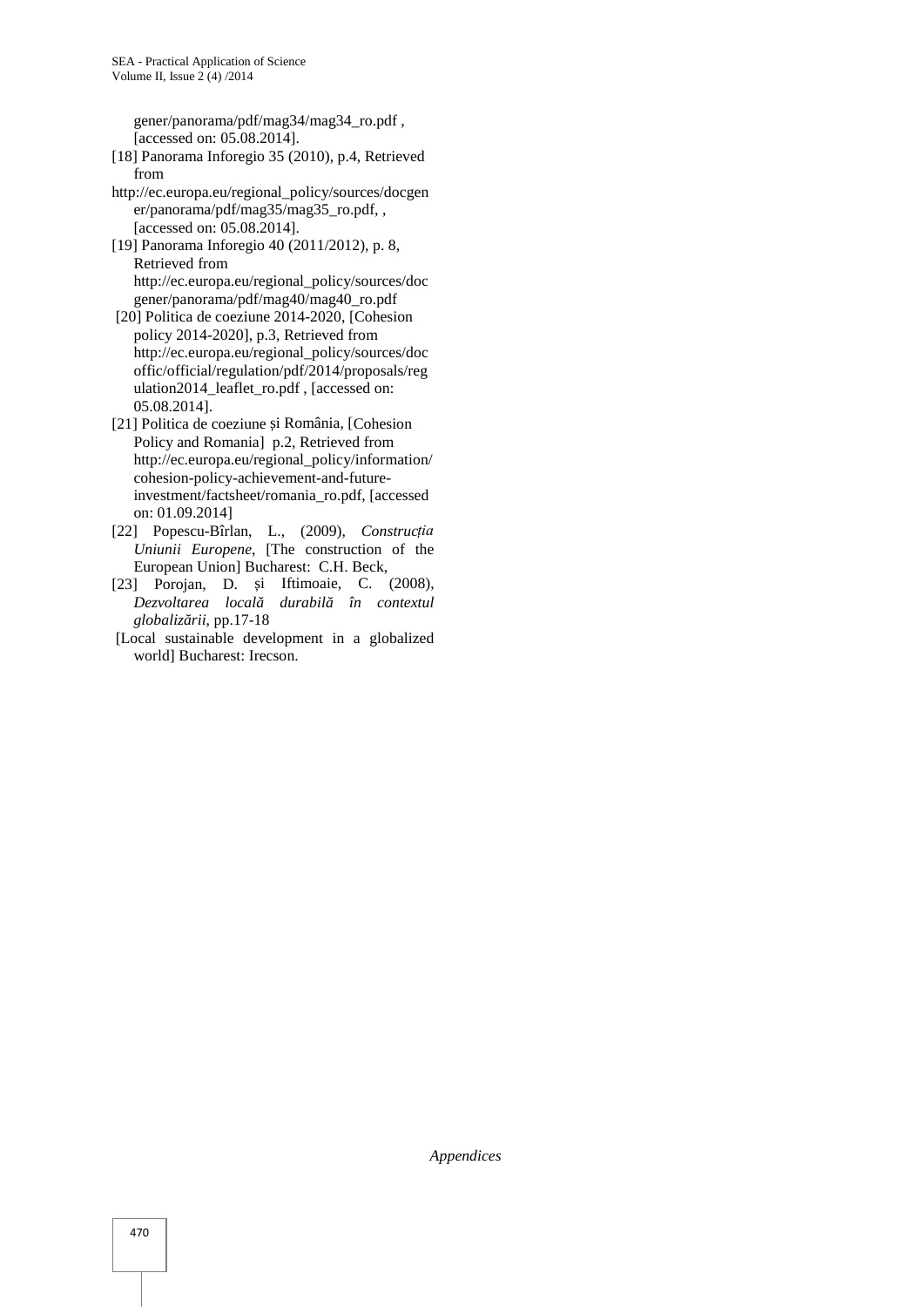| <b>ARCHITECTURE OF COHESION POLICY</b>        |                                            |   |                                     |                                        |  |  |
|-----------------------------------------------|--------------------------------------------|---|-------------------------------------|----------------------------------------|--|--|
| 2007-2013                                     |                                            |   | 2014-2020                           |                                        |  |  |
| <b>Objectives</b>                             | <b>Financial</b><br>instruments            |   | Objectives                          | <b>Financial</b><br><i>instruments</i> |  |  |
| Convergence                                   | <b>ERDF</b><br>ESF<br><b>Cohesion Fund</b> |   | Investments made<br>to increase the | <b>ERDF</b><br><b>ESF</b>              |  |  |
| Regional<br>competitiveness and<br>employment | <b>ERDF</b><br>ESF                         |   | number of jobs                      | <b>Cohesion Fund</b>                   |  |  |
| European territorial<br>cooperation           | <b>ERDF</b>                                | - | European territorial<br>cooperation | <b>ERDF</b>                            |  |  |
| 3 objectives                                  | 3 instruments                              |   | 2 objectives                        | 3 instruments                          |  |  |

## Table no. 1 *Architecture of Cohesion Policy*

*Source*: made by the author, based on the information gathered from the document entitled: *Cohesion Policy 2007-2013,* p.12, available online at:

http://ec.europa.eu/regional\_policy/sources/docoffic/official/regulation/pdf/2007/publications/guide2007\_ro.pdf

Table no. 2

|  |  | Emblematic initiatives adopted by the European Commission |  |
|--|--|-----------------------------------------------------------|--|
|  |  |                                                           |  |

| No. | <b>Thematic priorities</b> | <b>Emblematic initiatives</b>                                                                                 |
|-----|----------------------------|---------------------------------------------------------------------------------------------------------------|
|     | Intelligent growth         | A Union of innovation<br>Youth on the move<br>A digital agenda for Europe                                     |
| 2.  | Sustainable growth         | An efficient Europe considering the use of resources<br>An industrial policy adapted to the globalization era |
| 3.  | Growth favouring inclusion | An agenda for new competencies and new jobs<br>A European platform for fighting poverty                       |

*Source*: made by the author, based on the information presented in the *Europe 2020* document, p.7, document available online at: http://www.mae.ro/sites/default/files/file/Europa2021/Strategia\_Europa\_2020.pdf